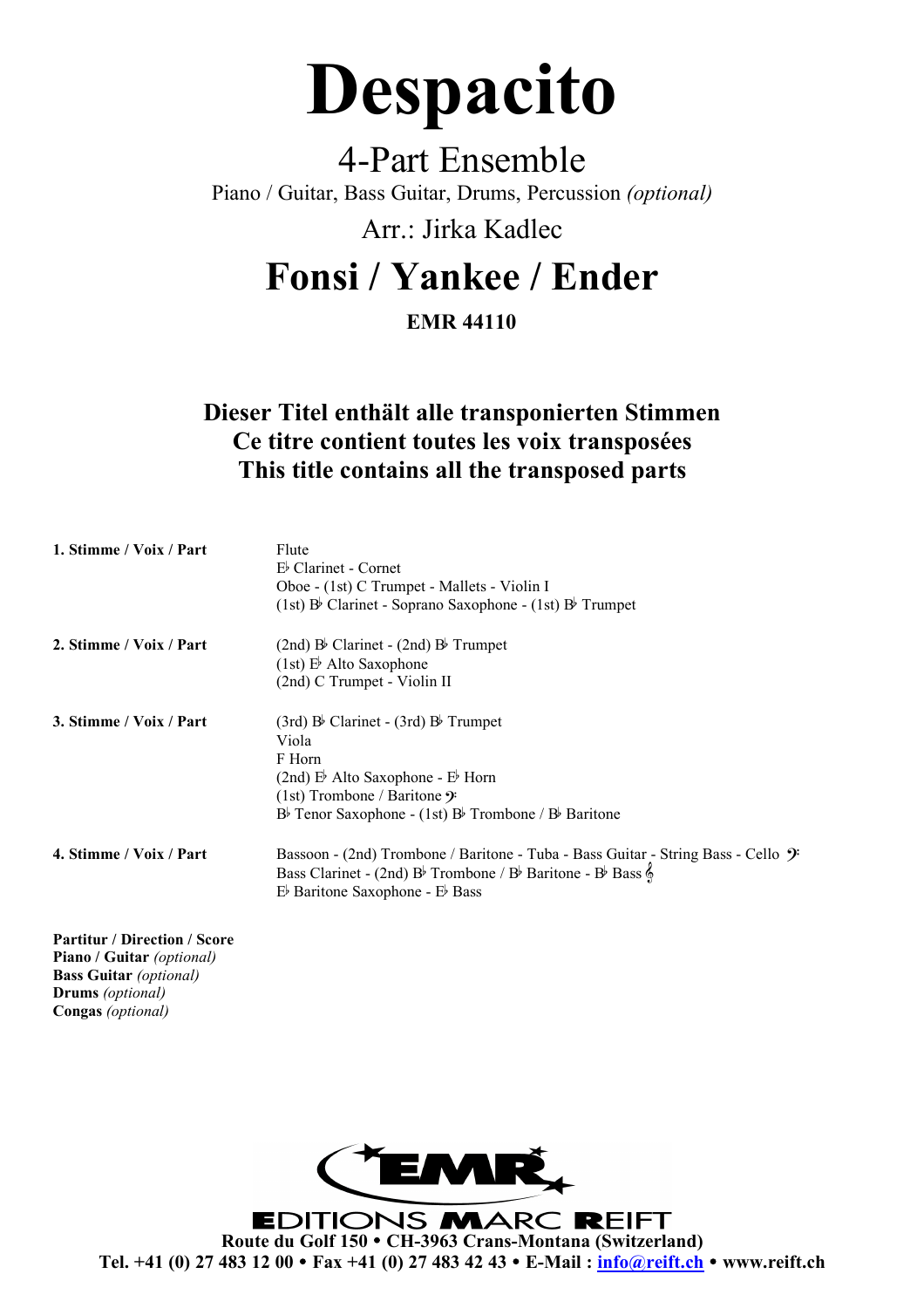

Words & Music by Erika Ender, Luis Fonsi & Ramon Ayala<br>© Copyright 2017 Sony/ATV Latin Music Publishing LLC/Sony/ATV Rhythm/Excelender Songs/Cangris Publishing/Dafons Songs.<br>Famous Music/Sony/ATV Music Publishing/EMI Music

**www.reift.ch**

All Rights Reserved. International Copyright Secured. Used by Permission of Hal Leonard Europe Limited.

This Arrangement © Copyright 2018 Sony/ATV Latin Music Publishing LLC/Sony/ATV Rhythm/Excelender Songs/Cangris Publishing/Dafons Songs.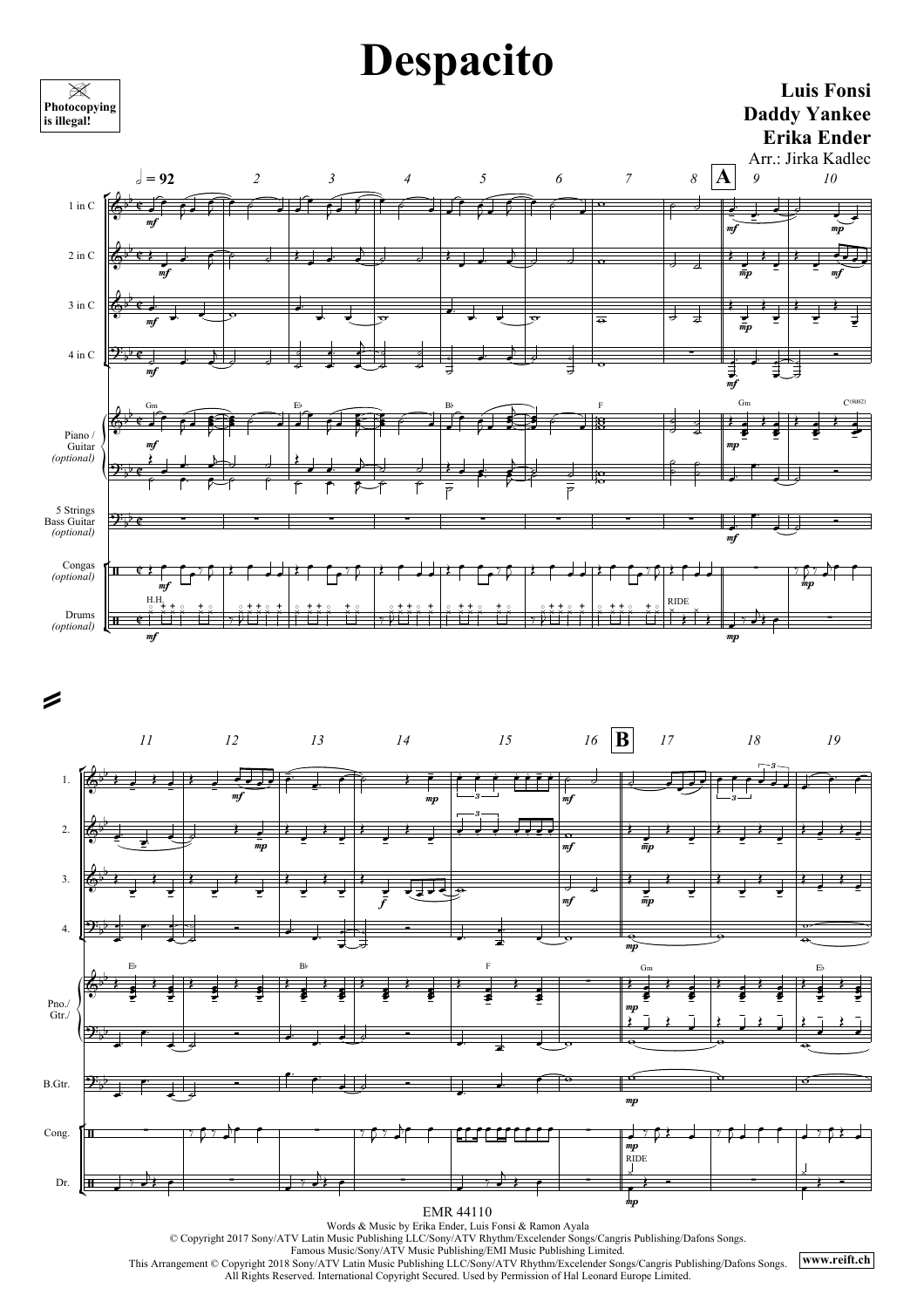



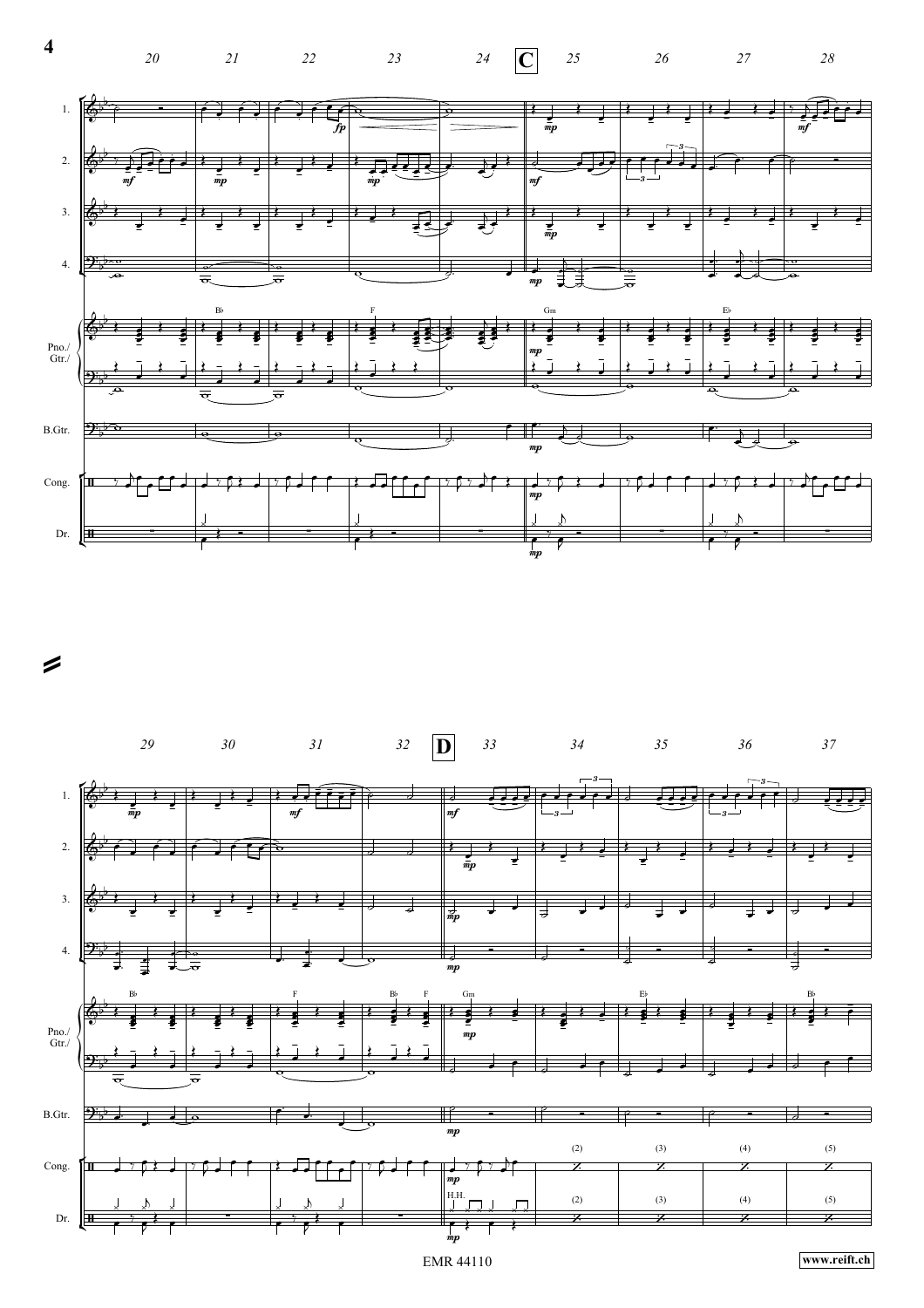





EMR 44110 **www.reift.ch**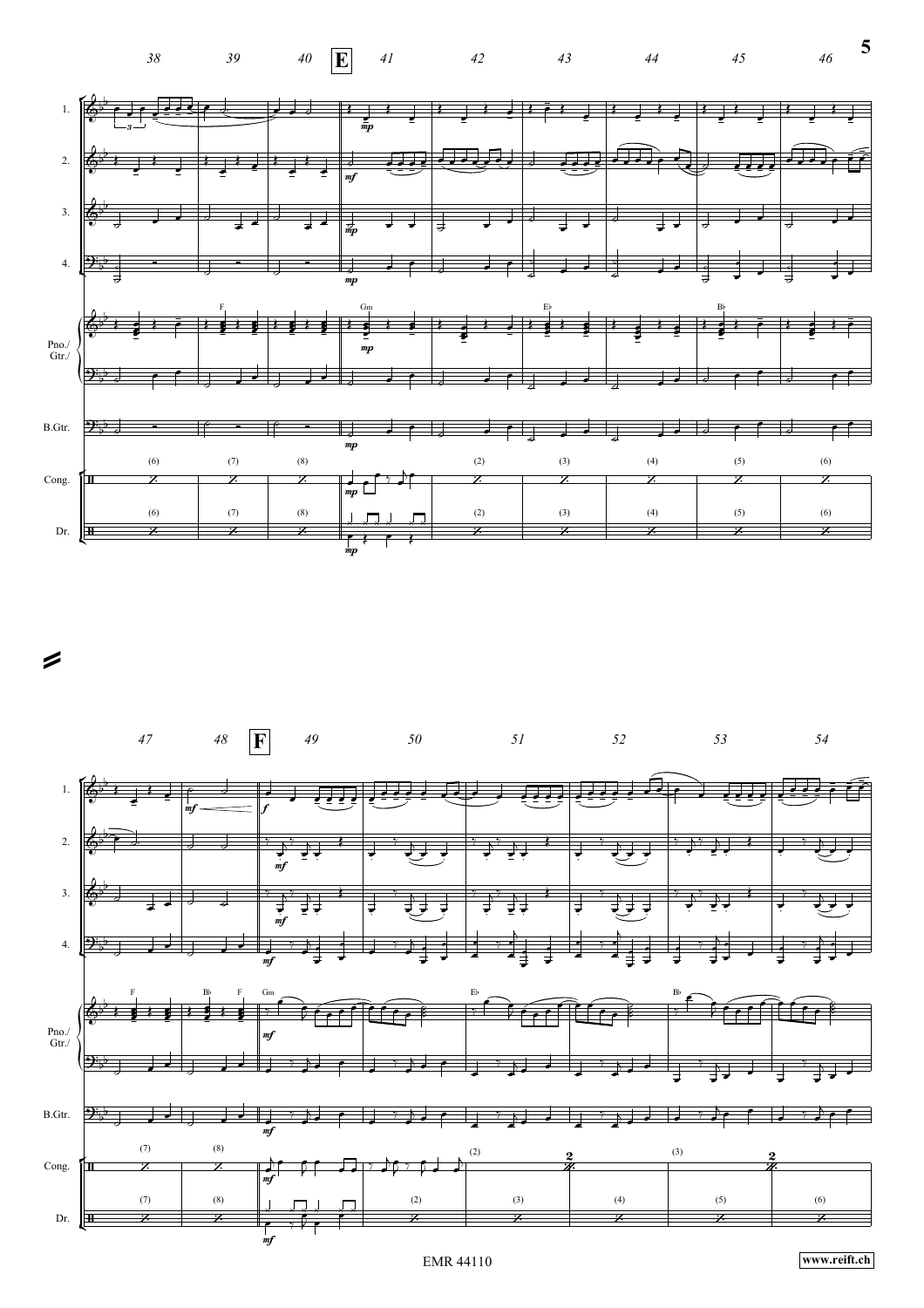





EMR 44110 **www.reift.ch**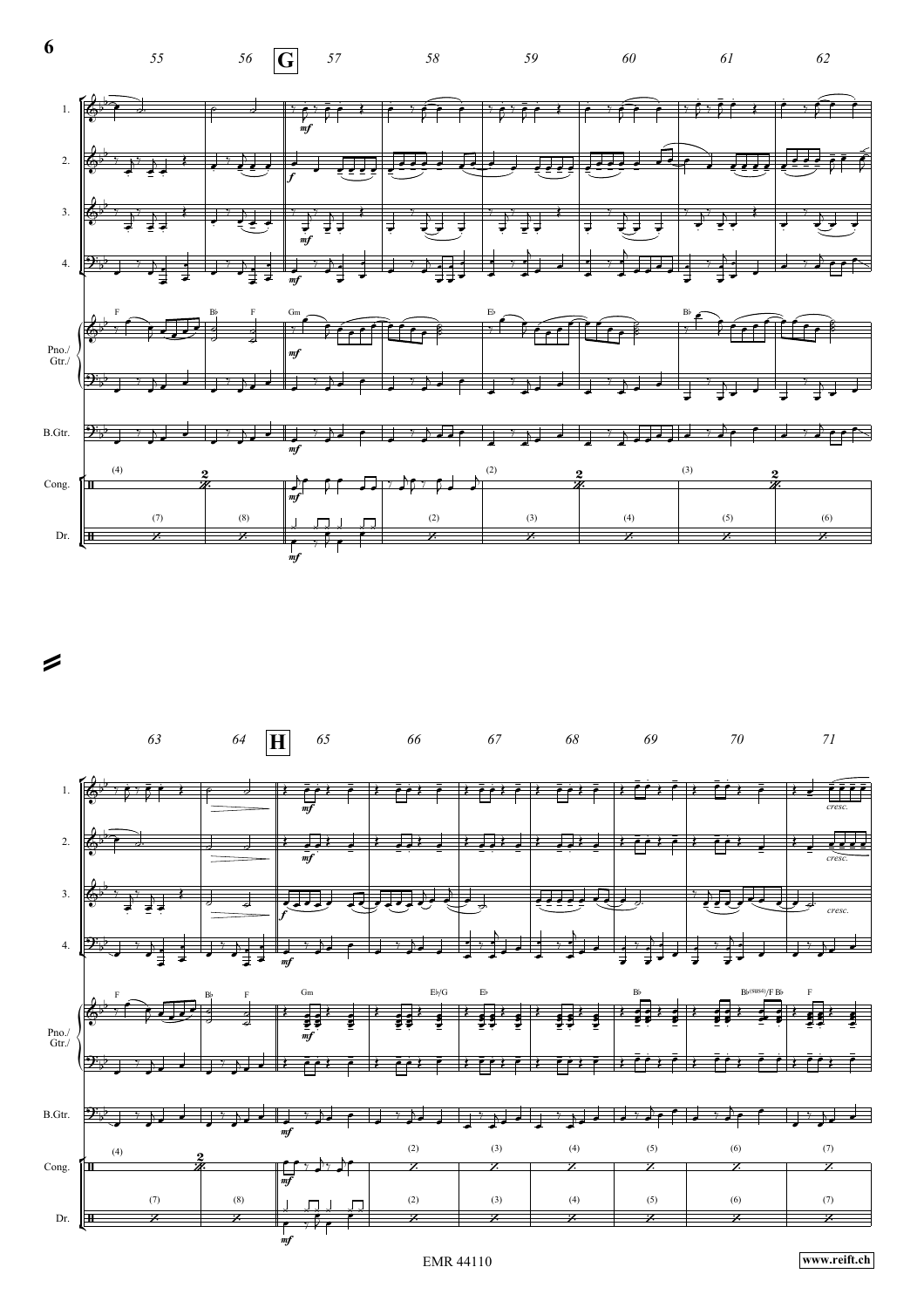